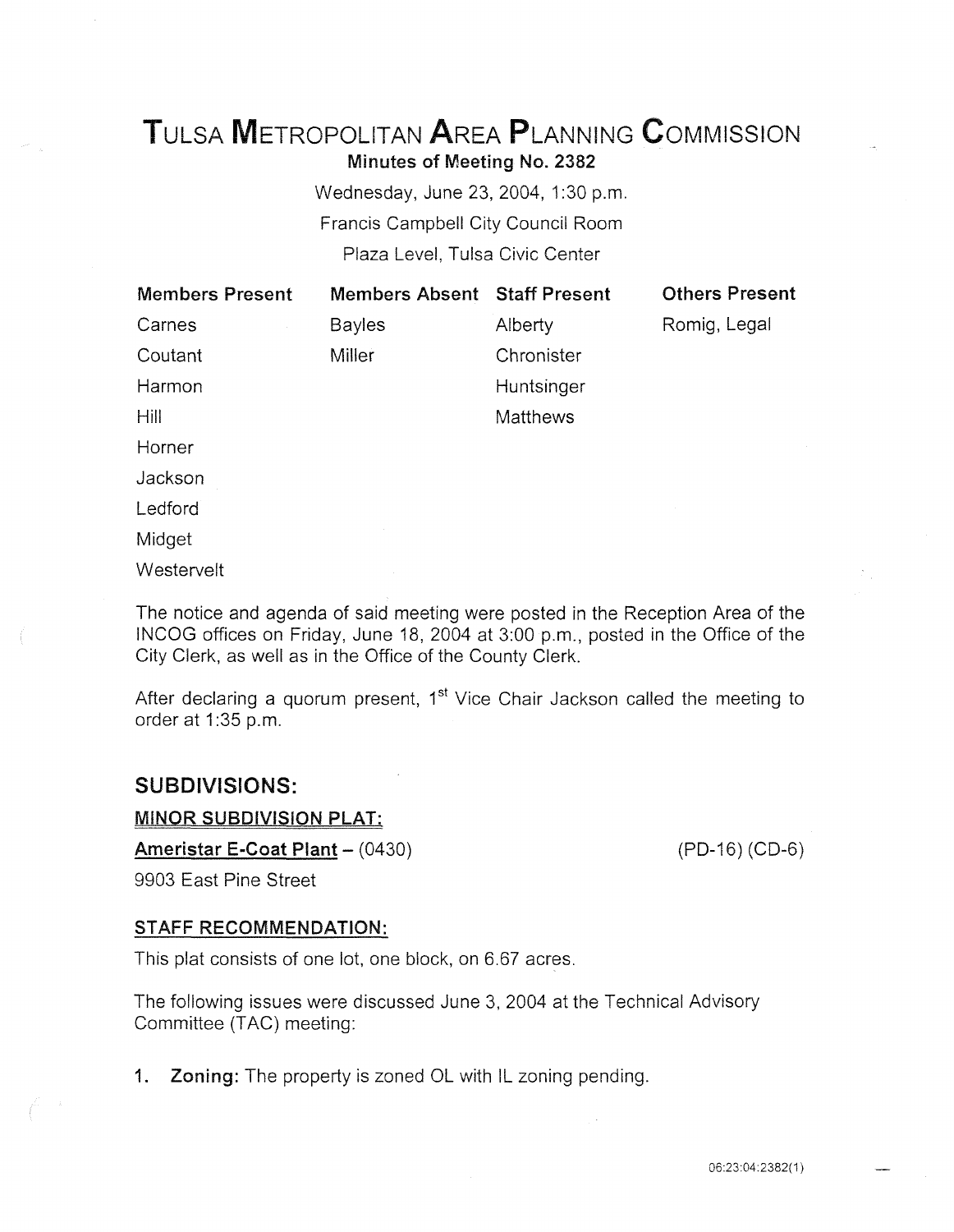- 2. Streets: Document existing right-of-way. Provide a 30-foot intersection radius. Show missing lot dimensions.
- 3. Sewer: No comment.
- 4. Water: No comment.
- 5. Storm Drainage: No comment.
- 6. Utilities: Okay.
- 7. Other: Fire: No comment.

Staff recommends APPROVAL of the minor subdivision plat subject to the special and standard conditions below.

#### Waivers of Subdivision Regulations:

1. None requested.

## Special Conditions:

1. The concerns of the Public Works Department staff must be taken care of to their satisfaction.

## Standard Conditions:

- 1. Utility easements shall meet the approval of the utilities. Coordinate with Subsurface Committee if underground plant is planned. Show additional easements as required. Existing easements shall be tied to or related to property line and/or lot lines.
- 2. Water and sanitary sewer plans shall be approved by the Public Works Department prior to release of final plat. (Include language for W/S facilities in covenants.)
- 3. Pavement or landscape repair within restricted water line, sewer line, or utility easements as a result of water or sewer line or other utility repairs due to breaks and failures shall be borne by the owner(s) of the lot(s).
- 4. Any request for creation of a Sewer Improvement District shall be submitted to the Public Works Department Engineer prior to release of final plat.
- 5. Paving and/or drainage plans (as required) shall be approved by the Public Works Department.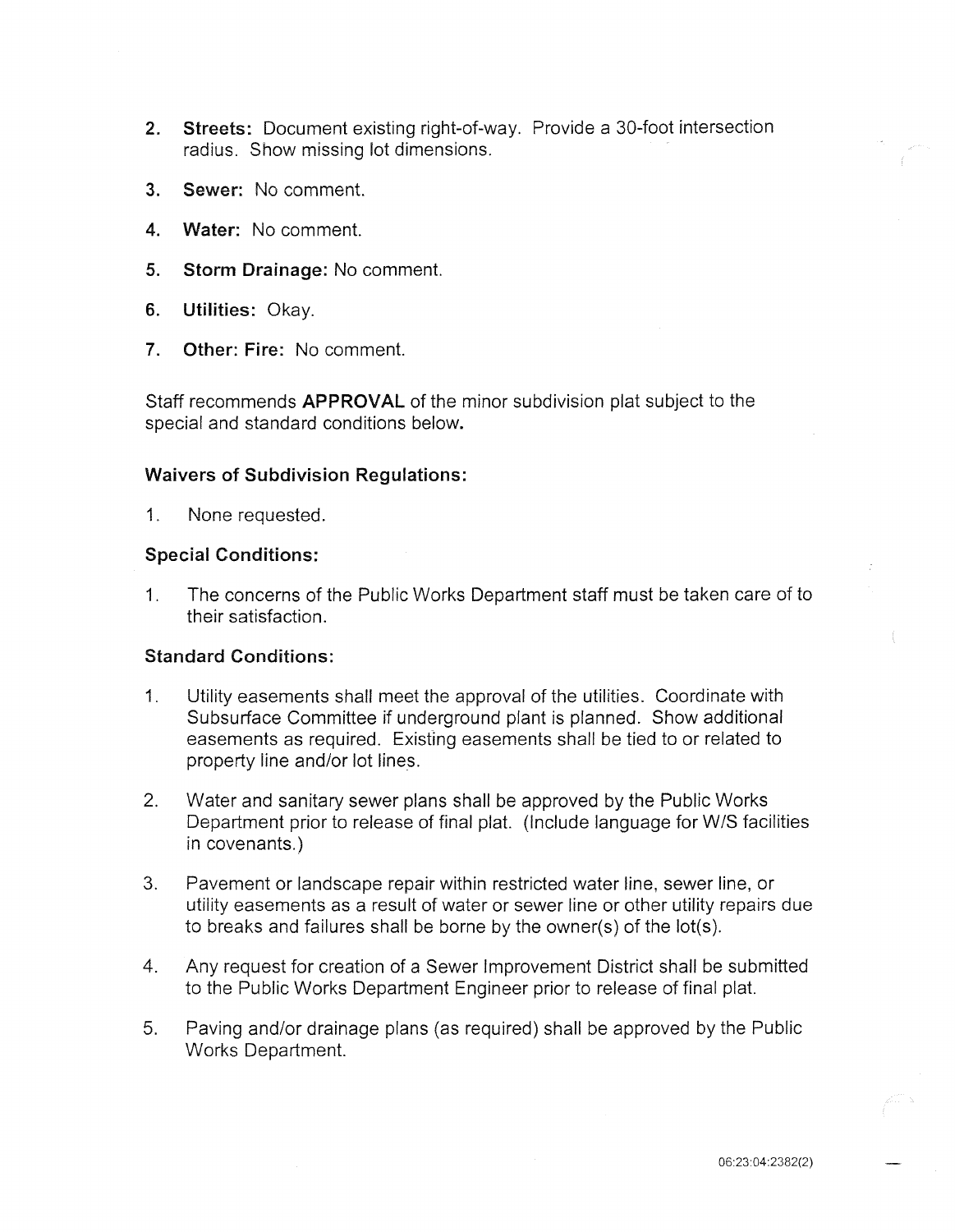- 6. Any request for a Privately Financed Public Improvement (PFPI) shall be submitted to the Public Works Department.
- 7. A topography map shall be submitted for review by TAC (Subdivision Regulations). (Submit with drainage plans as directed.)
- 8. Street names shall be approved by the Public Works Department and shown on plat.
- 9. All curve data, including corner radii, shall be shown on final plat as applicable.
- 10. Bearings, or true N/S, etc., shall be shown on perimeter of land being platted or other bearings as directed by the County Engineer.
- 11. All adjacent streets, intersections and/or widths thereof shall be shown on plat.
- 12. It is recommended that the developer coordinate with the Public Works Department during the early stages of street construction concerning the ordering, purchase and installation of street marker signs. (Advisory, not a condition for plat release.)
- 13. It is recommended that the applicant and/or his engineer or developer coordinate with the Tulsa City/County Health Department for solid waste disposal, particularly during the construction phase and/or clearing of the project. Burning of solid waste is prohibited.
- 14. The method of sewage disposal and plans therefor shall be approved by the City/County Health Department. [Percolation tests (if applicable) are required prior to preliminary approval of plat.]
- 15. The owner(s) shall provide the following information on sewage disposal system if it is to be privately operated on each lot: type, size and general location. (This information to be included in restrictive covenants on plat.)
- 16. The method of water supply and plans therefor shall be approved by the City/County Health Department.
- 17. All lots, streets, building lines, easements, etc., shall be completely dimensioned.
- 18. The key or location map shall be complete.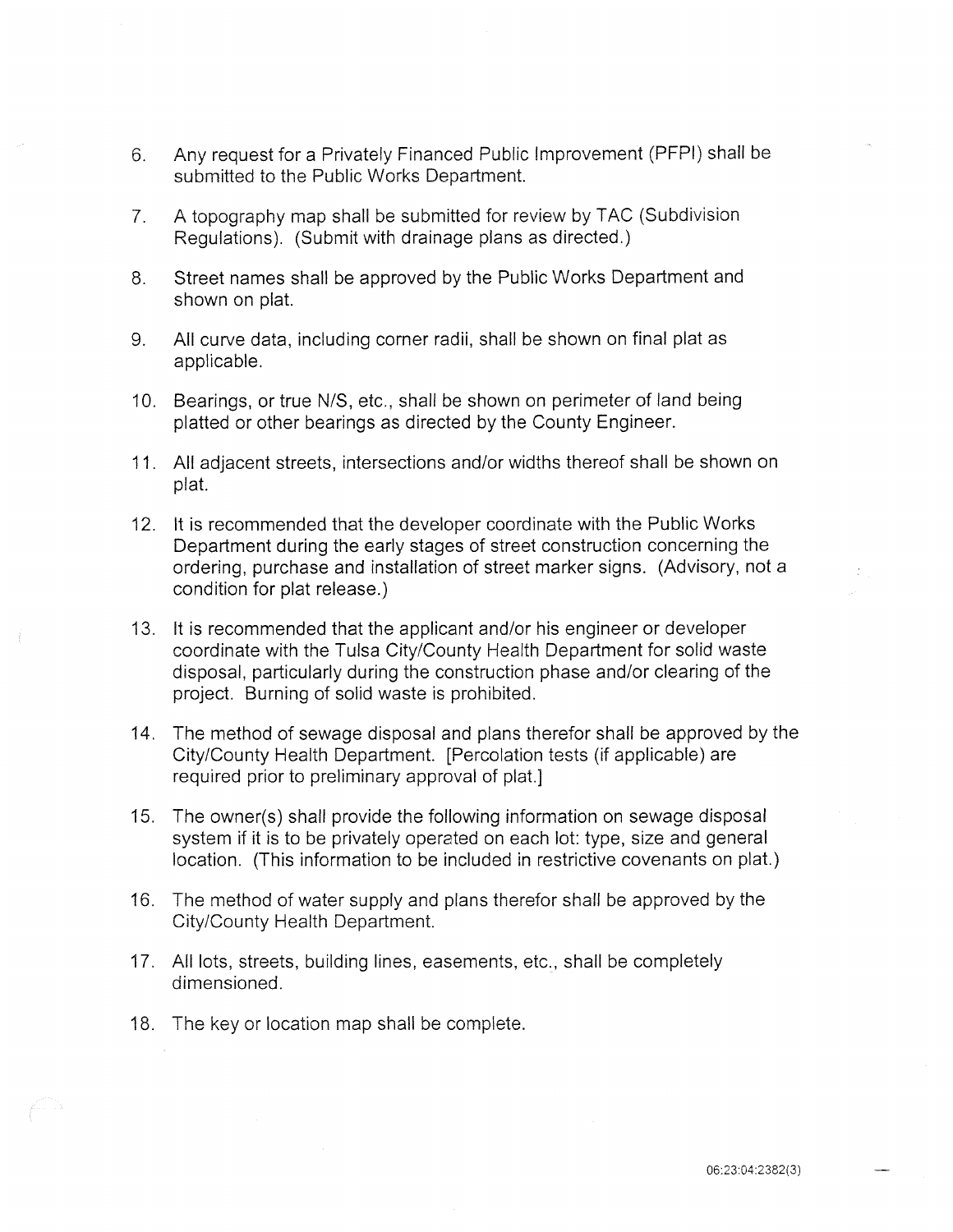- 19. A Corporation Commission letter, Certificate of Non-Development, or other records as may be on file, shall be provided concerning any oil and/or gas wells before plat is released. (A building line shall be shown on plat on any wells not officially plugged. If plugged, provide plugging records.)
- 20. A "Letter of Assurance" regarding installation of improvements shall be provided prior to release of final plat. (Including documents required under 3.6.5 Subdivision Regulations.)
- 21. Applicant is advised of his responsibility to contact the U.S. Army Corps of Engineers regarding Section 404 of the Clean Waters Act.
- 22. All other Subdivision Regulations shall be met prior to release of final plat.
- 23. All PUD standards and conditions shall be included in the covenants of the plat and adequate mechanisms established to assure initial and continued compliance with the standards and conditions.
- 24. Private streets shali be built to City or County standards (depending upon the jurisdiction in which the plat is located) and inspected and accepted by same prior to issuance of any building permits in the subdivision.

## The applicant indicated his agreement with staff's recommendation.

#### INTERESTED PARTIES:

James Mautino, 14628 East 12<sup>th</sup> Street, Tulsa, Oklahoma 74108, stated that he wanted to inform the Planning Commission of what has been taking place on the subject property. He commented that he understood that the applicant is going to proceed with a landfill permit. He explained that the property owner has filled dirt onto the subject property and it was done illegally. The dirt that was trucked in from Hillcrest was not the correct type of dirt for landfill and there is a dispute on how much was brought in and taken out. He indicated that he has been watching the subject site for several weeks and several trucks were in and out during that time. He stated that the property owner states that only five loads of dirt were brought in and on June 22, 2004 he observed that there were five truckloads of dirt taken out.

Mr. Mautino indicated that he does not believe that all of the dirt has been removed and he will be checking with Jack Page regarding this issue. The fair thing would be to remove all of the dirt and use compensatory storage in order to prevent raising the floodplain. He stated that this would be brought to the City Council Committee on Tuesday.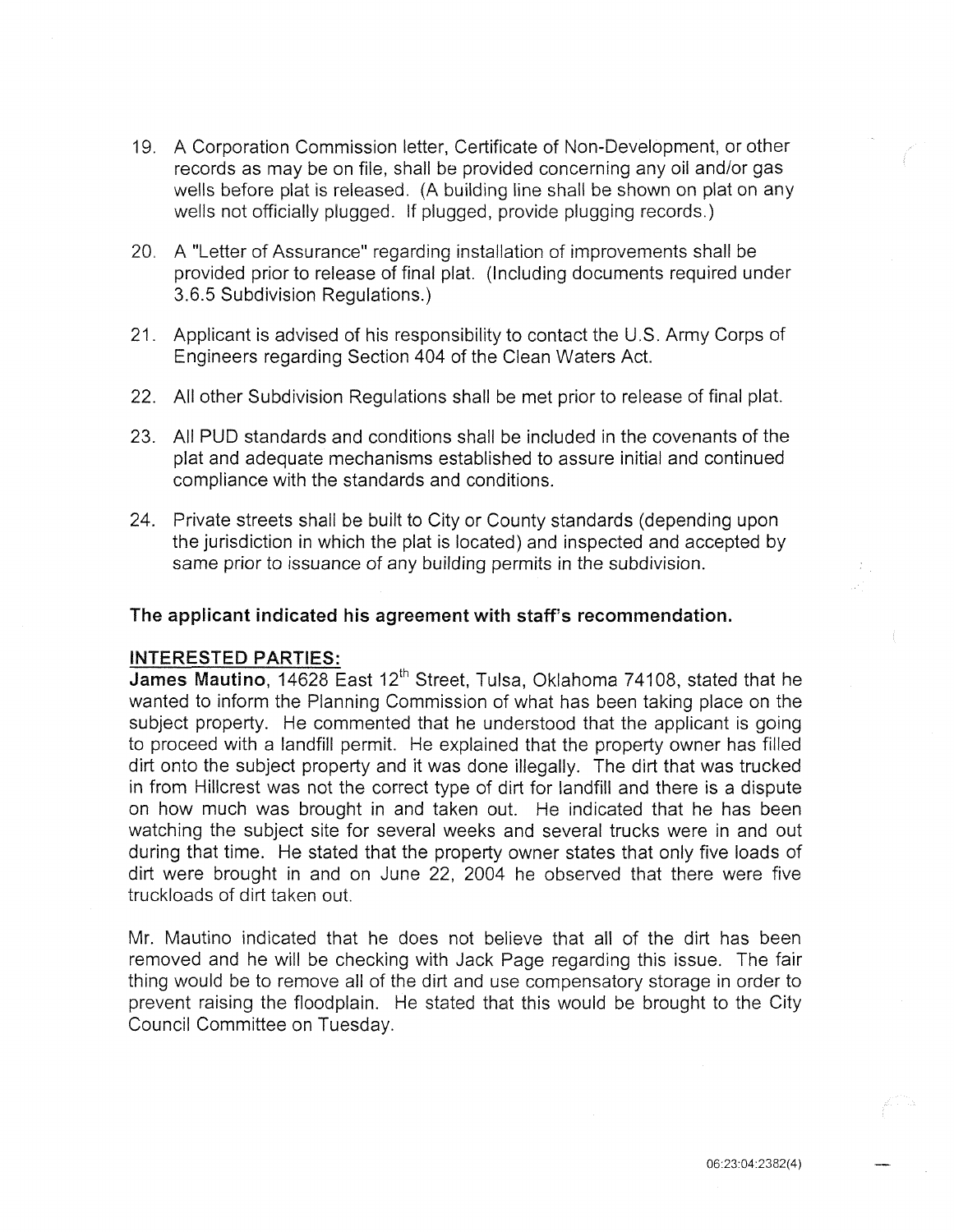Brenda Gregg, 1339 North Mingo, Tulsa, Oklahoma 74116, stated that she would iike to go on record regarding this property. Half of the property has fill dirt on it and half does not. There is a dispute regarding the subject property and the dirt that would be hauled in, which she believes would block the watercourse during floods.

Ms. Gregg stated that she has had to ask Senator lnhofe to send a FEMA tech from Washington to either approve of or stop the fill. The Council is investigating a lot of wrong doing that was going on without any permits. She indicated that she is going to ask for an investigation because the fill dirt from 1991 was taken from Mingo Creek and it was contaminated and can't be built on. She further indicated that she is preparing to ask the proper authorities to look into this issue. She concluded that she is just going on record to request that this plat be delayed until the investigations are done.

#### **TMAPC COMMENTS:**

Mr. Alberty stated that he would like to interject at this point. Ms. Gregg has mentioned a continuance; however, the Technical Advisory Committee heard this application on June 3, 2004 and Subdivision Regulations state that "the Planning Commission has 30 days to either approve, deny or modify". If this item were continued to the next regularly-scheduled meeting, it would be July  $7<sup>th</sup>$ , which would be in violation of the Subdivision Regulations. He further stated that the issues Ms. Gregg and Councilor Mautino have raised are certainly issues that are being considered by the City of Tulsa, but they are permitting issues and they are issues of which Jack Page's office is well aware and they are trying to address those. It does not concern this body and this is the subdivision plat and it meets all the conditions for approval. The subdivision plat is conditioned upon all of the letters from the various agencies (TAC) and it should not impede the Planning Commissions' action.

#### Applicant's Comments:

John W. Moody, 1800 South Baltimore, Suite 900, Tulsa, Oklahoma 74119, stated that he represents Ameristar Fence Products. He commented that he does not believe that a continuance would accomplish the things that the interested parties would like to see accomplished.

Mr. Moody explained that there was a dirt contractor who did bring in 40 loads of dirt from the Hillcrest site, which was not part of the permit that had been approved by the City for the earth change. He further explained that he does not know why the contractor did this, but 45 loads of dirt have been removed and Crafton Tull and Associates have given a letter, required by Jack Page, certifying that all of the fill was removed. His client is not asking for any permission to put dirt on the property that does not belong there. There is dirt that has been moved for the compensatory storage work that was originally done under the earth change permit.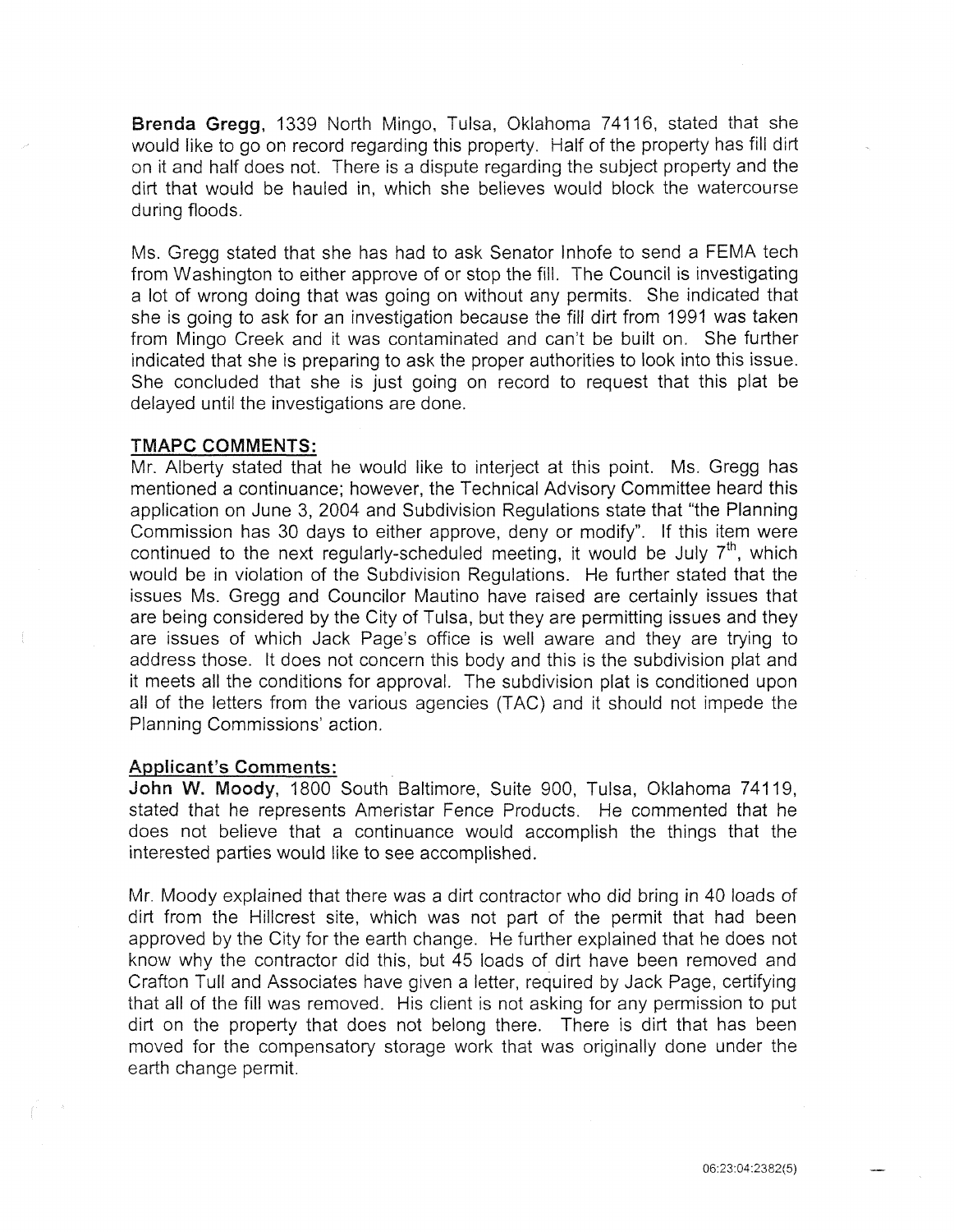Mr. Moody stated that his clients have been instructed and they are complying with all of the directives of the Public Works Department and all of the requirements for earth change permits. He is not asking for any waivers of the plat for any of these issues and stormwater management or issues are addressed by Public Works. He indicated that his client will comply with all requirements of the City and FEMA.

Mr. Moody reminded the Planning Commission that the issue before them today is the minor subdivision plat. It meets all of the requirements and his client is in agreement with all of the TAC and staff's conditions. He request that this plat go forward and not be delayed.

Mr. Moody stated that Councilor Mautino and the interested parties' interests are protected because the plat would have to go before the City Council for final approval and will have to be signed by the Chairman of the City Council, which will be some time before what happens and there will be plenty of time to address the issues. He explained that Mr. Mautino as a Councilor on the City Council could put a hold on the plat until the final issues are resolved. He believes that it would be appropriate to recommend approval of the plat. The property is already platted and zoned OL. If the property owner wanted to build offices on the subject property, they could get the permits and would be doing the very same thing that is going on today. This application does not adversely effect any interest of the public. Delay or denial is very important to his client because they do have a facility that they would like to build to fulfill a major contract for construction of products, which will create new employment in Tulsa and will add to the tax base in Tulsa. His client is not requesting the ability to violate any rule or do anything except what is permitted by the City. There are plenty of safeguards through Public Works Department and the City Council to ensure that these matters are resolved prior to the plat being released and filed. Mr. Moody submitted a letter from Crafton Tull and Associates certifying that all of the landfill was removed (Exhibit B-1 ).

#### TMAPC COMMENTS:

Mr. Ledford stated that he would like to move this plat forward primarily because the discussion today is about two different issues. In accordance with the Subdivision Regulations, the applicant does not have to have approved plans prior to the preliminary plat. If the Planning Commission starts dealing with preliminary plats by stating that they have to have approved plans by Public Works Department prior to TMAPC approval, then the Subdivision Regulations would have to be changed.

Mr. Ledford stated that he finds this plat in accordance with the Subdivision Regulations and moved to approve it as it is submitted today.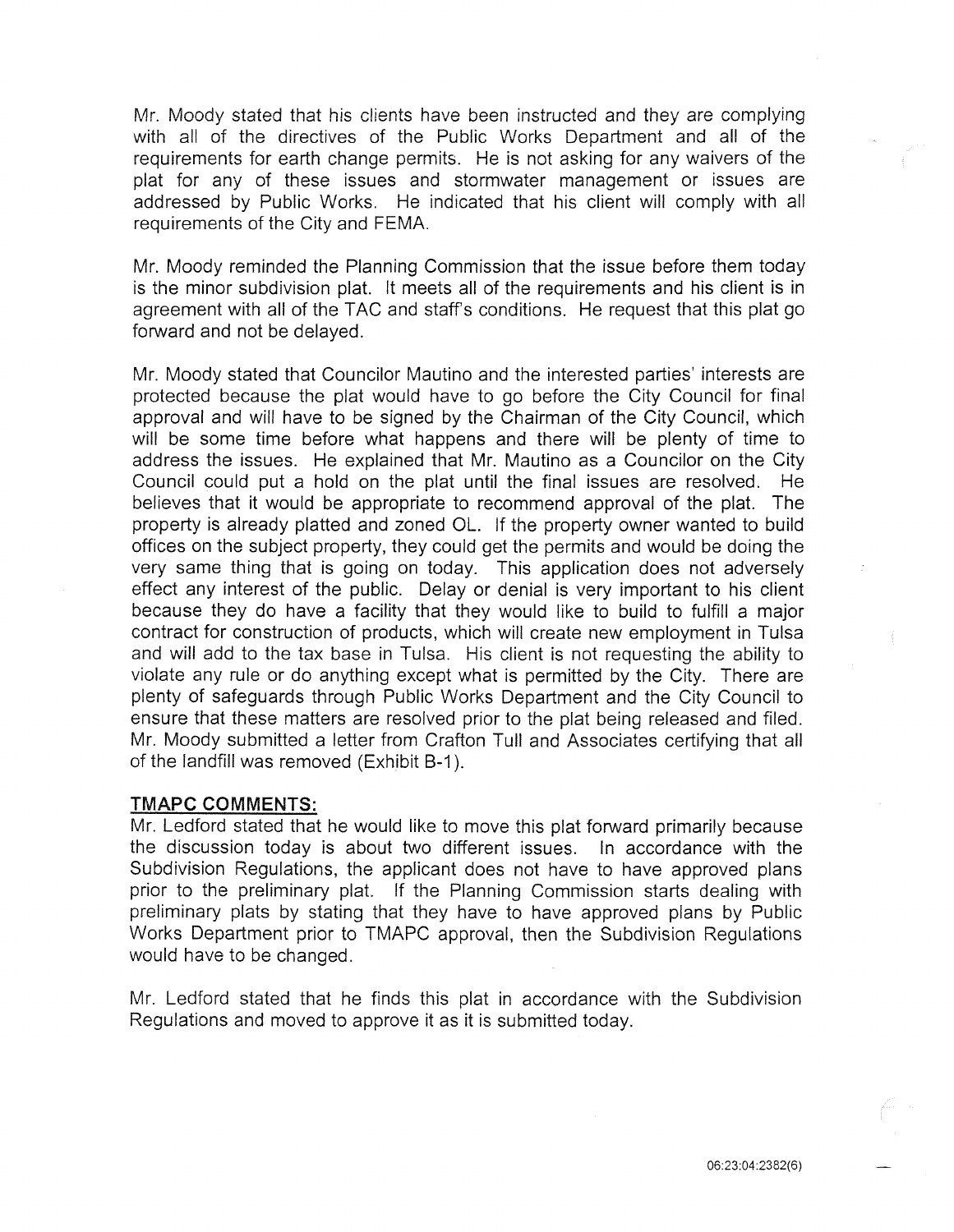## TMAPC Action; 9 members present:

On MOTION of LEDFORD, TMAPC voted 9-0-0 (Carnes, Coutant, Harmon, Hill, Horner, Jackson, Ledford, Midget, Westervelt "aye"; no "nays"; none "abstaining"; Bayles, Miller "absent") to APPROVE the minor subdivision plat for Ameristar E-Coat Plant, subject to special conditions and standard conditions as recommended by staff.

#### \* \* \* \* \* \* \* \* \* \* \* \*

## CONTINUED ZONING PUBLIC HEARING:

Applicant: David Leifeste (PD-6) (CD-9)

**Location:** 1320/1316 East 35<sup>th</sup> Place (East of southeast corner of 35<sup>th</sup> Place and South Peoria Avenue)

#### Ms. Hill announced that she would be abstaining on this item.

### STAFF RECOMMENDATION:

April 1994 Z-6436: The TMAPC and City Council approved rezoning from RS-3 to PK on a site north of the subject property.

January 1994 Z-6430: The TMAPC and City Council approved rezoning from RS-3 to PK on a property north of the subject parcel.

June 1992 PUD 488: The TMAPC and City Council unanimously approved rezoning from CH, OL and RS-3 to CH/OL/RS-3/PUD to add a seven-lane drivein to an existing bank north of the subject property. The TMAPC recommended increasing the proposed screening fence height to 8' and making the width of the landscaped area on the east boundary a minimum of 12'. The City Council concurred.

December 1991 Z-6334: All concurred in granting a rezoning from RS-3 to CH and PK on a site south and west of the subject property.

November 1991 PUD 474: All concurred in granting a rezoning from RS-3 to OL/PUD 474 on a property north of the subject property.

#### AREA DESCRIPTION:

The property lies within the Northern Brookside Area within the business area boundaries and is adjacent to (east of) a service station.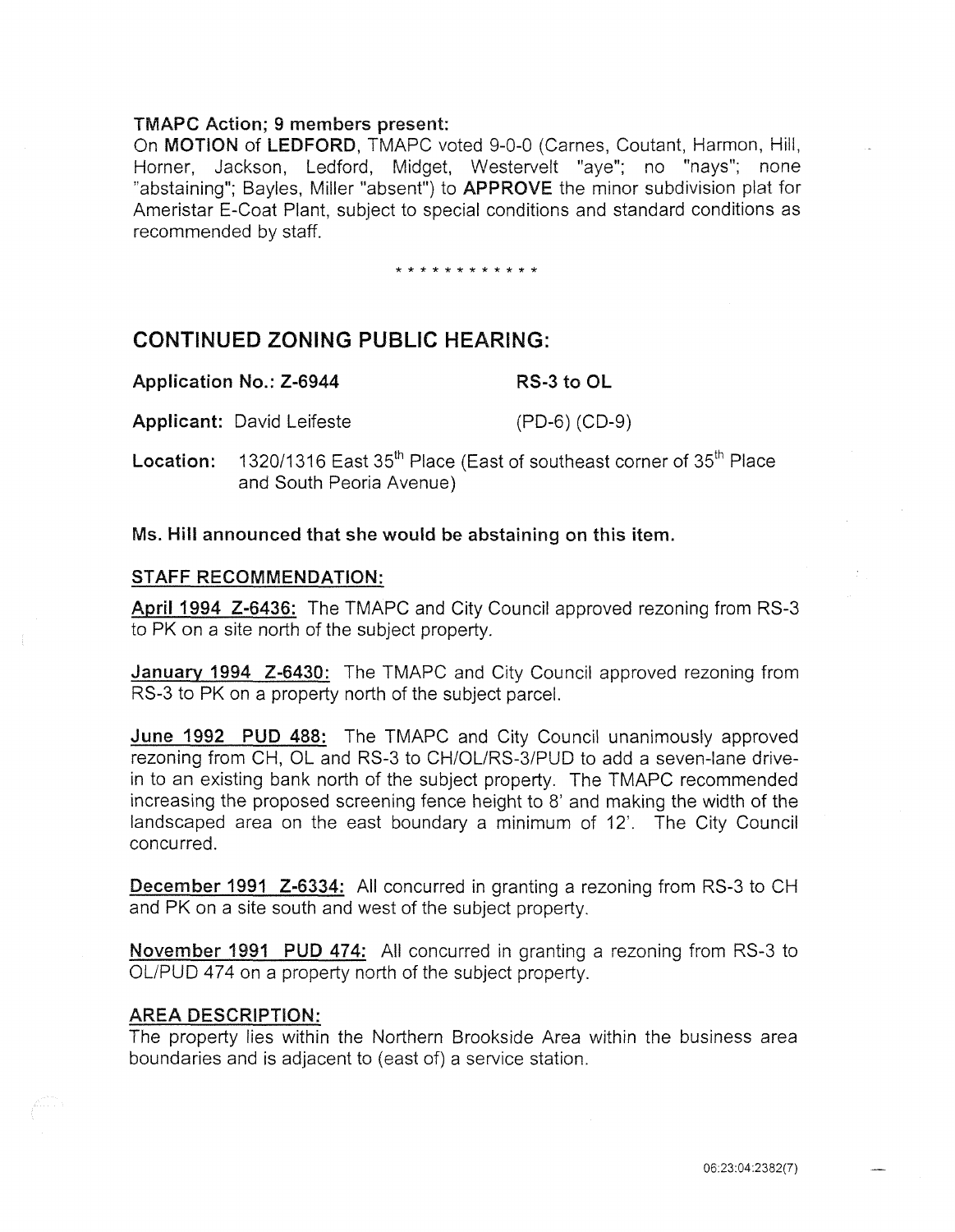SITE ANALYSIS: The subject property is flat, partially wooded and developed with two single-family residences.

## STREETS:

| <b>Exist. Access</b>              | <b>MSHP Design.</b>       | <b>MSHP R/W</b> | <b>Exist. # Lanes</b> |
|-----------------------------------|---------------------------|-----------------|-----------------------|
| East 35 <sup>th</sup> Place South | <b>Residential street</b> | N/A             |                       |

UTILITIES: The subject tract has municipal water and sewer.

SURROUNDING AREA: The Brookside area is one of mixed commercial/office/parking and related uses, adjacent to largely single-family residential uses (in this case, to the east). Nonresidential uses are typically pedestrian-oriented and set on or near the right-of-way. Parking is sometimes an issue and several of the existing businesses have shared parking arrangements in the area.

Uses in the immediate vicinity of the subject site include single-family residential to the east, zoned RS-3; a service station to the west, zoned CH; a shopping center/office development and associated parking to the north, zoned CH and PUD-474; and parking and single-family residential uses to the south, zoned PK and RS-3.

## RELATIONSHIP TO THE COMPREHENSIVE PLAN:

As noted above, this property lies within the Brookside study area. Provisions in the Brookside lnfill Development Design Recommendations (page 36) call for continued emphasis on pedestrian-orientation, with particular attention to sidewalk provision, design and replacement; crosswalks, storefront displays and other pedestrian amenities. Concerns within the Brookside area as a whole include provision of adequate parking (encouraged to be at the rear of properties and where feasible, shared) and compatibility of new development with existing development.

## STAFF RECOMMENDATION:

Based on the Comprehensive Plan (both that of Planning District 6 and the Brookside lnfill Development Design Recommendations) and trends in the area, staff can support the requested rezoning and therefore recommends APPROVAL of OL zoning for Z-6944.

#### Applicant's Comments:

John W. Moody, 1800 South Baltimore, Suite 900, Tulsa, Oklahoma 74119, stated that he represents the applicant. Mr. Moody submitted a conceptual site plan (Exhibit A-1). He explained that this case was continued in order for his client to demonstrate what could be a normal development under the OL zoning district. The subject site limits what can be done under the OL zoning, which is the least intense non-residential zoning. After meeting all the requirements the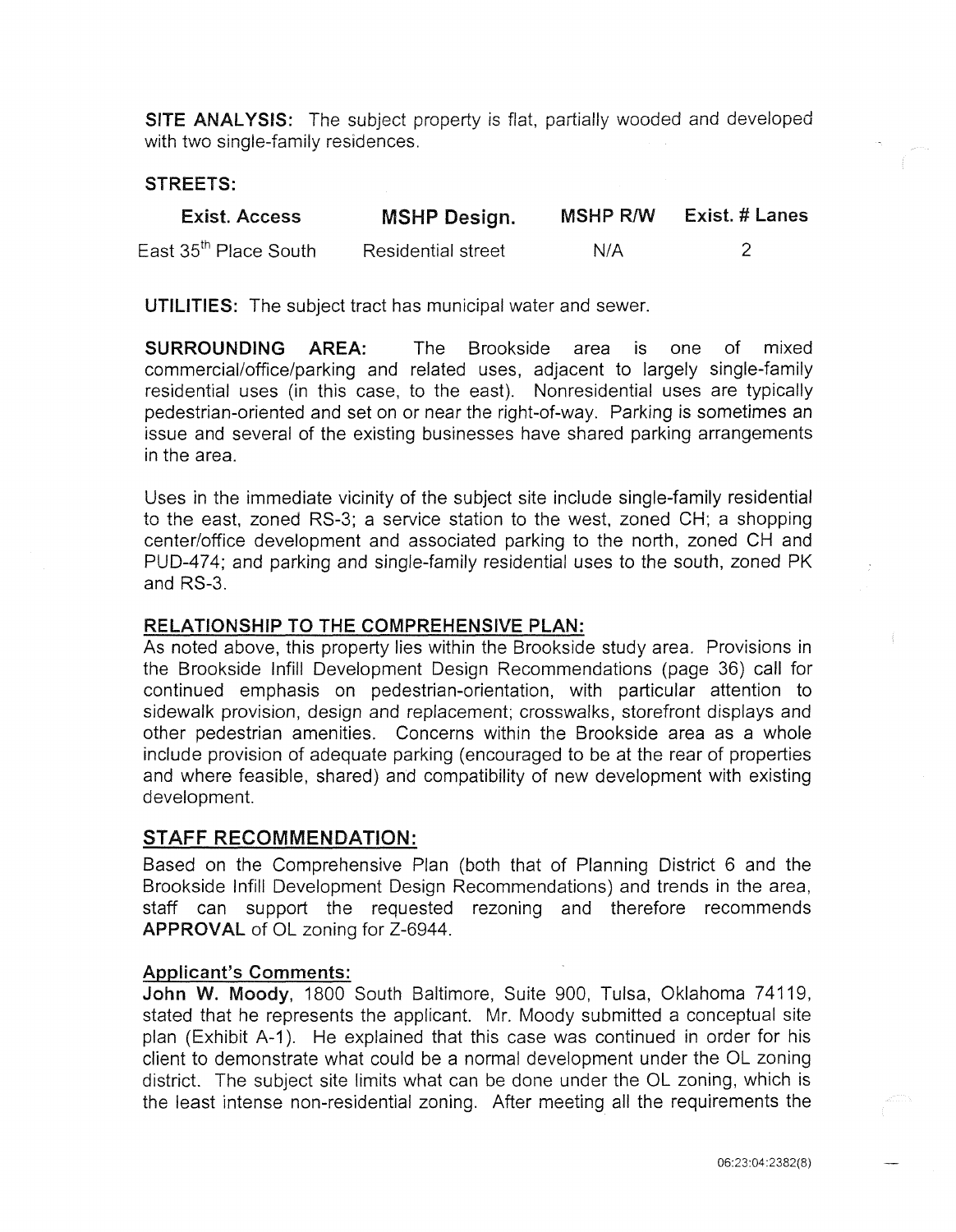envelope is fixed and results in a one-story 3,000 SF office building, ten parking spaces, five-foot setbacks backing up to the CH property (gas station) on the west.

Mr. Moody stated that a PUD is not necessary to develop the subject site because the zoning restrictions contained under the OL district define what anyone could do with the subject property.

#### **TMAPC COMMENTS:**

Mr. Harmon asked why the conceptual plan does not indicate a screening fence on the south border. In response, Mr. Moody stated that if the screening fence was omitted it was a mistake and he did not have the intention of asking for a waiver on the screening fence. Mr. Moody commented that Mr. Harmon is correct that there would have to be a screening fence on the south boundary and he didn't intend to imply that it wasn't needed.

#### **INTERESTED PARTIES:**

Guy deVerges, 1343 East 35<sup>th</sup> Place, Tulsa, Oklahoma 74105, stated that he lives down the street from the proposed zoning change. He disagrees that the only use for the subject property is for office uses. He believes that the homes could be rehabilitated for residential use.

Mr. deVerges stated that it is important to preserve the look of his neighborhood. He expressed concerns that the existing houses may be destroyed. There are traffic and congestion issues that changing to OL zoning could make worse. The Brookside Association is, in theory, behind changing the zoning to light office for this area; however, they do not know anything about this specific development. Residential redevelopment of the two existing houses would be best for the neighborhood.

Mr. deVerges stated that if the existing homes are to be destroyed, he feels that the neighborhood should be able to have some say regarding how they are constructed and how they would look. He would like the existing homes to remain residential and have families move into the houses. He commented that the neighborhood is a multi-use neighborhood and the residents prefer that. The plans that are shown today are basically a footprint and there is no idea what the structure would look like.

#### TMAPC **COMMENTS:**

Mr. Ledford thanked Mr. Moody for the conceptual site plan that the Planning Commission requested. It was the Planning Commission's desire to see what a generic site plan would like if the two existing homes couldn't be rehabilitated. Mr. Ledford stated that he would recommend approval of the OL zoning.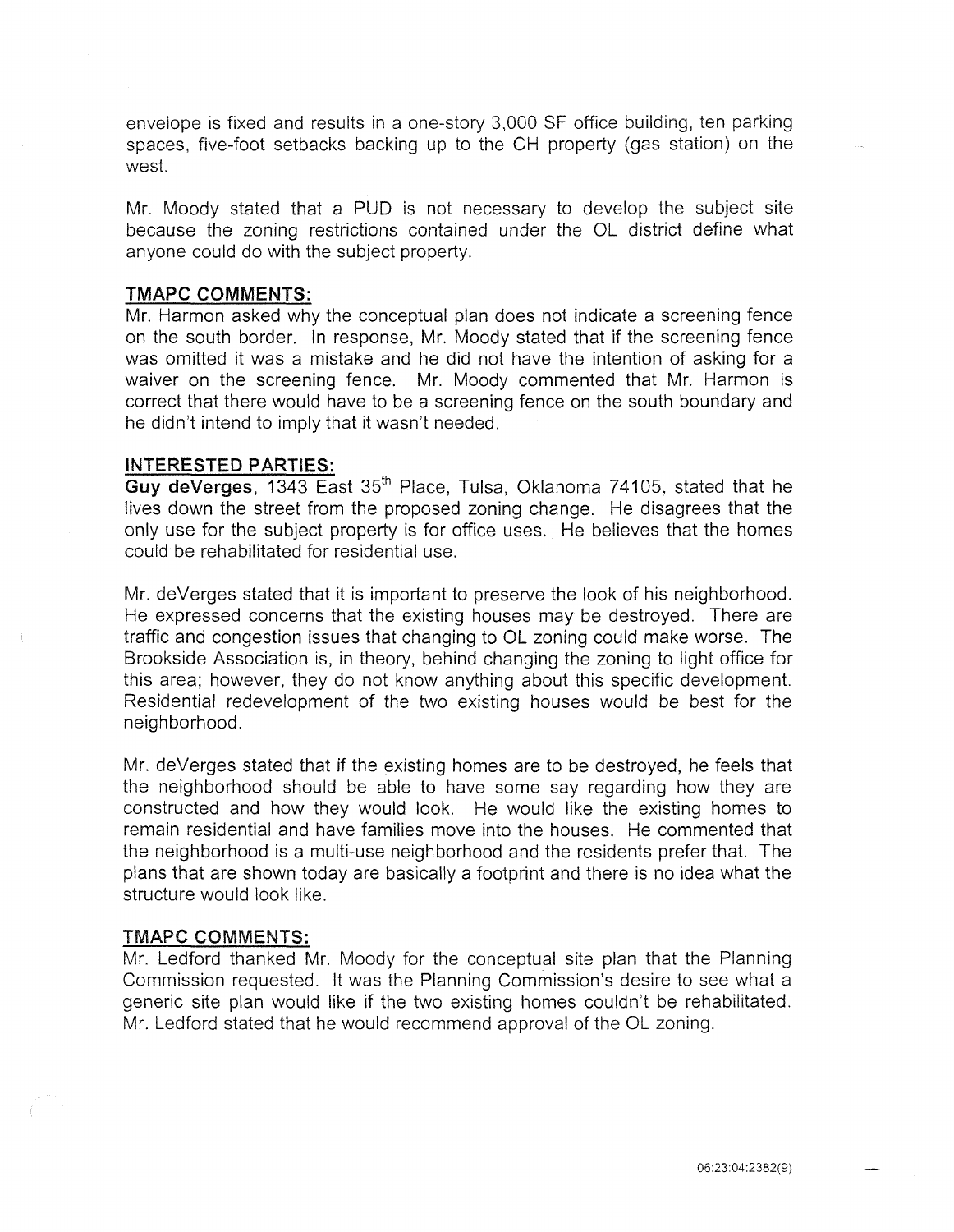## TMAPC Action; 9 members present:

On MOTION of LEDFORD, TMAPC voted 7-1-1 (Carnes, Harmon, Horner, Jackson, Ledford, Midget, Westervelt "aye"; Coutant "nays"; Hill "abstaining"; Bayles, Miller "absent") to recommend APPROVAL the OL zoning for Z-6944 per staff recommendation.

#### TMAPC COMMENTS:

Mr. Westervelt stated that there is a letter from David Paddock, member of the Brookside lnfill Development Task Force, stating that this application is consistent with the Brookside Plan.

### Legal Description for Z-6944:

West 50 of Lot Five in Block Four, and East 50 of Lot 5 Block Four, Olivers Addition to the City of Tulsa, Tulsa County, State of Oklahoma, and located east of the southeast corner of 35th Place and South Peoria Avenue, Tulsa, Oklahoma, From RM-3 (Residential Single-family High Density District) To OL (Office Low Intensity District).

#### \* \* \* \* \* \* \* \* \* \* \* \*

Application No.: Z-6946 **OL to IL** 

Applicant: Bruce Rothell (PD-16) (CD-6)

Location: East of northeast corner of East Pine and North Mingo Road

## STAFF RECOMMENDATION:

December 2000 Z-6789: All concurred in approval of rezoning property south and east of the subject property and east of the Mingo Creek channel from IL to RM-2.

#### AREA DESCRIPTION:

SITE ANALYSIS: The subject property contains approximately five acres. It is located east of the northeast corner of East Pine Street and North Mingo Road. The property is flat, non-wooded, vacant and zoned OL.

## STREETS:

| Exist. Access    | <b>MSHP Design.</b> | MSHP R/W | Exist. # Lanes |
|------------------|---------------------|----------|----------------|
| East Pine Street | Secondary arterial  | 100'     | 2 lanes        |

UTILITIES: Municipal water and sewer appear to be available.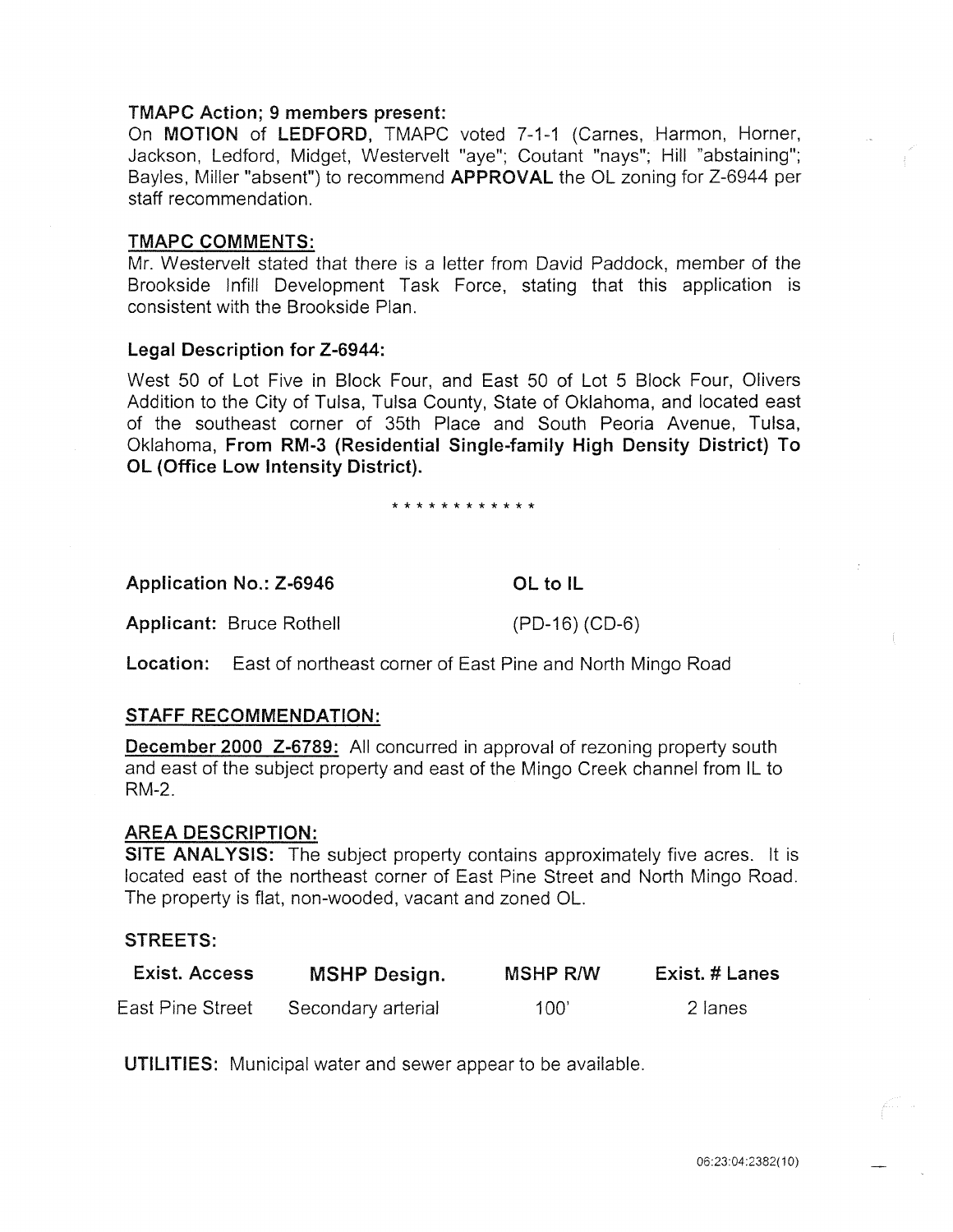## SURROUNDING AREA:

The subject property is abutted on the north by industrial and related uses, zoned IL; on the south by a large vacant area, zoned AG; on the west by vacant land and a single-family residence, zoned CS; and on the east by industrial uses and the Mingo Creek channel, zoned IL.

### RELATIONSHIP TO THE COMPREHENSIVE PLAN:

The District 16 Plan, a part of the Comprehensive Plan for the City of Tulsa, designates the subject property as Medium Intensity- No Specific land use and Special District Two, Industrial Area. Plan policies (Section 3.2) call for industrial uses in this area due to proximity to transportation and the physical characteristics of soil, slope, etc.

According to the Zoning Matrix the requested IL may be found in accord with the area designated as Medium Intensity  $-$  No Specific land use and also with the area in the Special District, by virtue of its location within a special district.

## STAFF RECOMMENDATION:

Based on existing physical facts and the Comprehensive Plan, staff can support the requested IL designation and therefore recommends APPROVAL of IL for Z-6946. Staff notes that this appears to be an early multiple-lot subdivision and this rezoning, if approved, will require replatting of the property.

The applicant indicated his agreement with staff's recommendation.

There were no interested parties wishing to speak.

### TMAPC Action; 9 members present:

On MOTION of MIDGET, TMAPC voted 8-1-0 (Coutant, Harmon, Hill, Horner, Jackson, Ledford, Midget, Westervelt "aye"; Carnes "nays"; none "abstaining"; Bayles, Miller, "absent") to recommend **APPROVAL** the IL zoning for Z-6946 per staff recommendation.

#### Legal Description for Z-6946:

All of Pinevale First Addition, an addition to the City of Tulsa, Tulsa County, State of Oklahoma, and located east of the northeast corner of East Pine Street and North Mingo Road, Tulsa, Oklahoma, From OL (Office Low Intensity District) To IL (Industrial Light District).

\* \* \* \* \* \* \* \* \* \* \* \*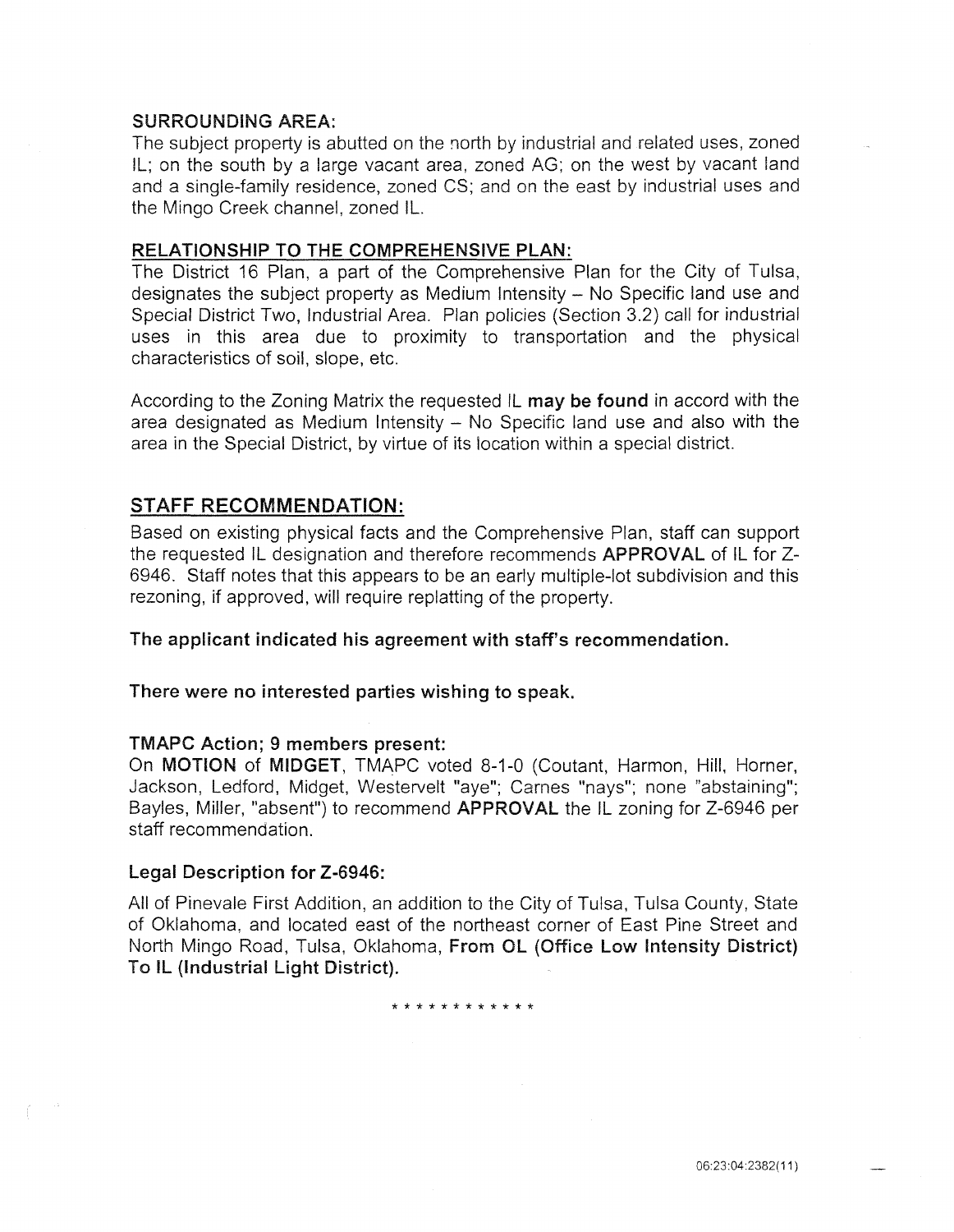# **ZONING PUBLIC HEARING**

## **Application No.: PUD-355-C-2** MINOR **AMENDMENT**

**Applicant:** Ricky Jones (PD-18) (CD-8)

**Location:** West of northwest corner of East 91<sup>st</sup> Street and South Yale Avenue

## **STAFF RECOMMENDATION:**

The applicant is requesting a minor amendment of the required building setback line common to Lots 5 and 6 to 30 feet to permit the construction of one building on each lot.

PUD-355-C was approved by the City Council June 7, 2001. Development Area 2 contains **1** .295 gross acres and has been approved for the following uses:

Those uses permitted by right in the CS zoning district, excluding those uses located in Use Unit 21A of the City of Tulsa Zoning Code.

The following minimum building setbacks were approved for Lots 5 and 6:

## **Lot 5:**

Minimum Building Setbacks:

| From north boundary of development area | 75 FT |
|-----------------------------------------|-------|
| From south boundary of development area | 5 FT  |
| From east boundary of development area  | 50 FT |
| From west boundary of development area  | 75 FT |

## **Lot 6:**

Minimum Building Setbacks:

| From the centerline of East 89 <sup>th</sup> Street South | 100 FT |
|-----------------------------------------------------------|--------|
| From south boundary of development area                   | 40 FT  |
| From east boundary of development area                    | 5 FT   |
| From west boundary of development area                    | 40 FT  |

The applicant is requesting that the minimum building setback line common to Lots 5 and 6 be 30 feet. Staff finds that the request does not substantially alter approved development plan or the character of the development. Therefore, staff recommends **APPROVAL** of the request.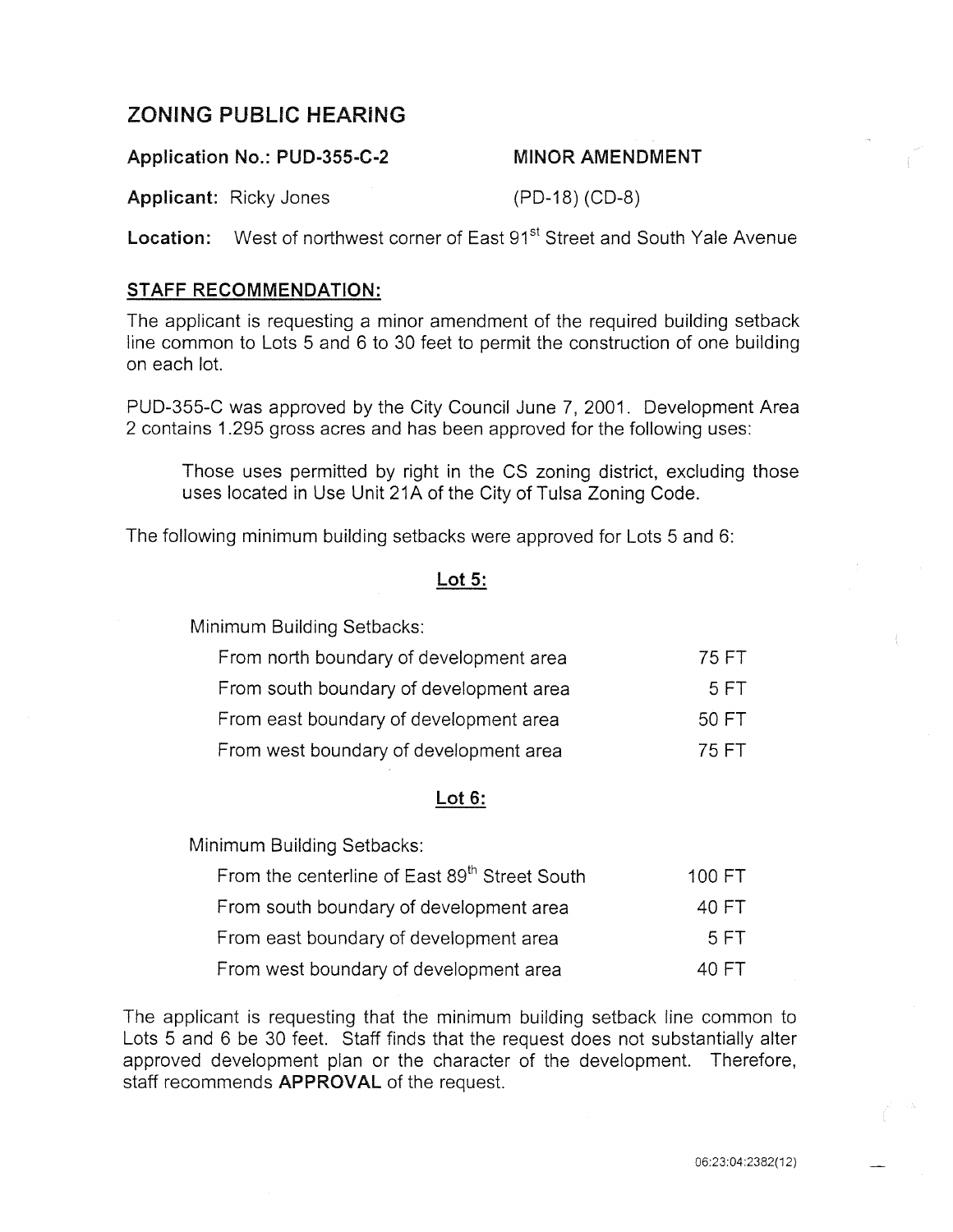## Applicant was not present.

There were no interested parties wishing to speak.

#### TMAPC Action; 9 members present:

On MOTION of HARMON, TMAPC voted 9-0-0 (Carnes, Coutant, Harmon, Hill, Horner, Jackson, Ledford, Midget, Westervelt "aye"; no "nays"; none "abstaining"; Bayles, Miller "absent") to APPROVE the minor amendment for PUD-355-C-2 per staff recommendation.

\* \* \* \* \* \* \* \* \* \* \* \*

## **OTHER** BUSINESS:

Application No.: PUD-603-A

### Applicant: Mark Capron

(PD-26) (CD-8)

DETAIL SITE PLAN LANDSCAPE PLAN

**Location:** Southwest corner of South Memorial Drive and East 98<sup>th</sup> Street **South** 

## STAFF RECOMMENDATION:

The applicant is requesting approval of a detail site plan for an automotive dealership. The proposed use, automotive dealership, is in conformance with development standards.

The site plan complies with maximum floor area and height permitted and complies with building setbacks, parking and landscaped area requirements. Parking lot lighting is in compliance with the Zoning Code and development standards. Per the standards as amended by PUD 603-A-1, "No vehicular access doors are permitted on west-facing walls, which are within 250 feet of the west boundary of the PUD". All west-facing walls of the proposed buildings are within 250 feet of the west boundary and all appear to be in compliance with this standard, with possible exception of the car wash. Per the site plan, vehicle display storage spaces are located adjacent to the west wall; however, it is unclear per the elevations whether the area labeled "car wash" is for vehicle access or is a solid wall.

Per development standards, TMAPC review of the landscape plan is required to assure substantial compliance with the conceptual landscape plan of the original PUD document. The standards and this document require a two-foot high berm of not less than 15 feet in width, heavily planted with trees that shall be located along the westerly boundary of the PUD and along the west 240' of the  $98<sup>th</sup>$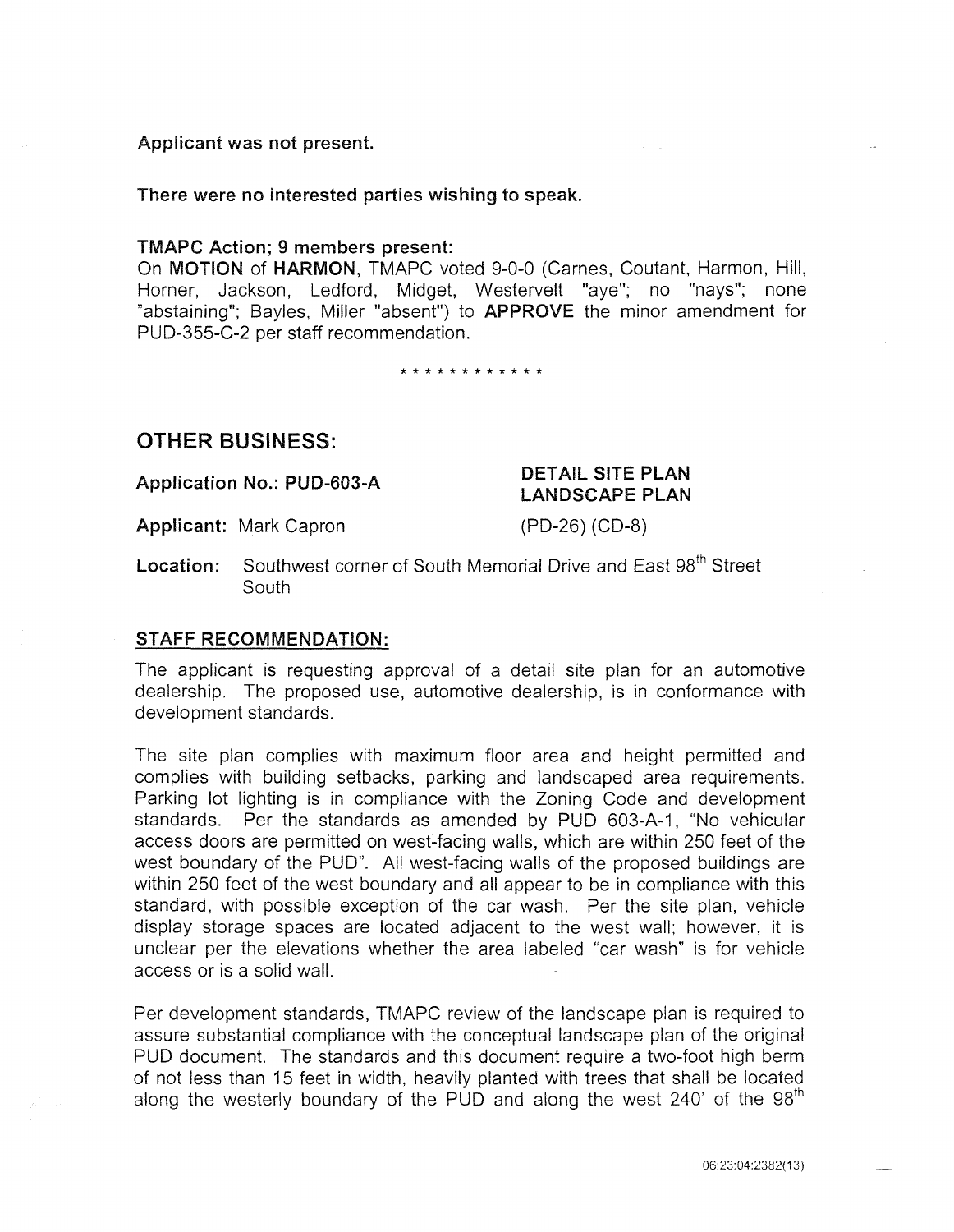Street South frontage. A masonry screening wall is required per PUD 603-A-1. The landscape plan as submitted complies with the zoning code meets these PUD standards.

Staff recommends APPROVAL of PUD-603-A detail site plan as proposed contingent upon there being no vehicle access doors on the west elevation of the car wash.

(Note: Detail site plan approval does not constitute sign plan approval.)

The applicant indicated his agreement with staff's recommendation.

There were no interested parties wishing to speak.

### TMAPC Action; 9 members present:

On MOTION of HORNER, TMAPC voted 9-0-0 (Carnes, Coutant, Harmon, Hill, Horner, Jackson, Ledford, Midget, Westervelt "aye"; no "nays"; none "abstaining"; Bayles, Miller "absent") to **APPROVE** the detail site plan and landscape plan for PUD-603-A, subject to there being no vehicle access doors on the west elevation of the car wash, per staff recommendation.

\* \* \* \* \* \* \* \* \* \* \* \*

Application No.: PUD-230 DETAIL SITE PLAN

Applicant: Don Rowland (PD-17) (CD-5)

Location: North of 41<sup>st</sup> Street, west side of 103<sup>rd</sup> East Avenue

## STAFF RECOMMENDATION:

The applicant is requesting approval of a detail site plan for an office building. The proposed use, General Office, Use Unit 11, is in conformance with development standards.

The site plan complies with maximum floor area and height permitted and complies with building setbacks, parking and landscaped area requirements. Proposed lighting is in compliance with the zoning codes and development standards.

Staff recommends APPROVAL of PUD-230 detail site plan as proposed.

(Note: Detail site plan approval does not constitute landscape and sign plan approval.)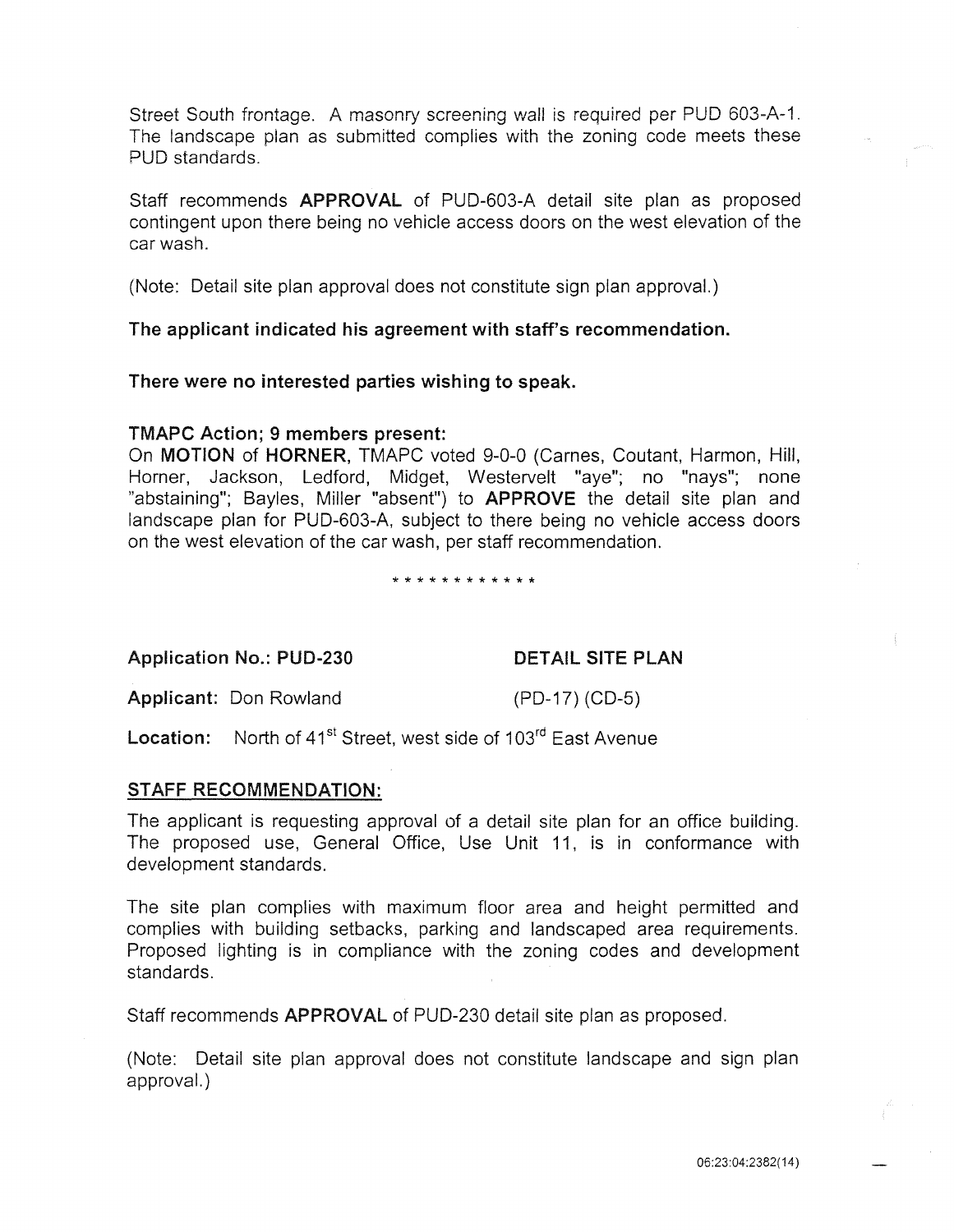The applicant indicated his agreement with staff's recommendation.

There were no interested parties wishing to speak.

#### TMAPC Action; 9 members present:

On MOTION of HILL, TMAPC voted 9-0-0 (Carnes, Coutant, Harmon, Hill, Horner, Jackson, Ledford, Midget, Westervelt "aye"; no "nays"; none "abstaining"; Bayles, Miller "absent") to APPROVE the detail site plan for PUD-230 as proposed, per staff recommendation.

\* \* \* \* \* \* \* \* \* \* \* \*

#### Commissioners' Comments:

Mr. Jackson stated that there would be a worksession immediately following today's meeting in Room 1102, City Hall.

\* \* \* \* \* \* \* \* \* \* \* \*

There being no further business, the Chair declared the meeting adjourned at  $2:00 p.m.$ 

Date Approved: ک‱ے Chairman

ATTEST: Mit Ingles

**Secretary**